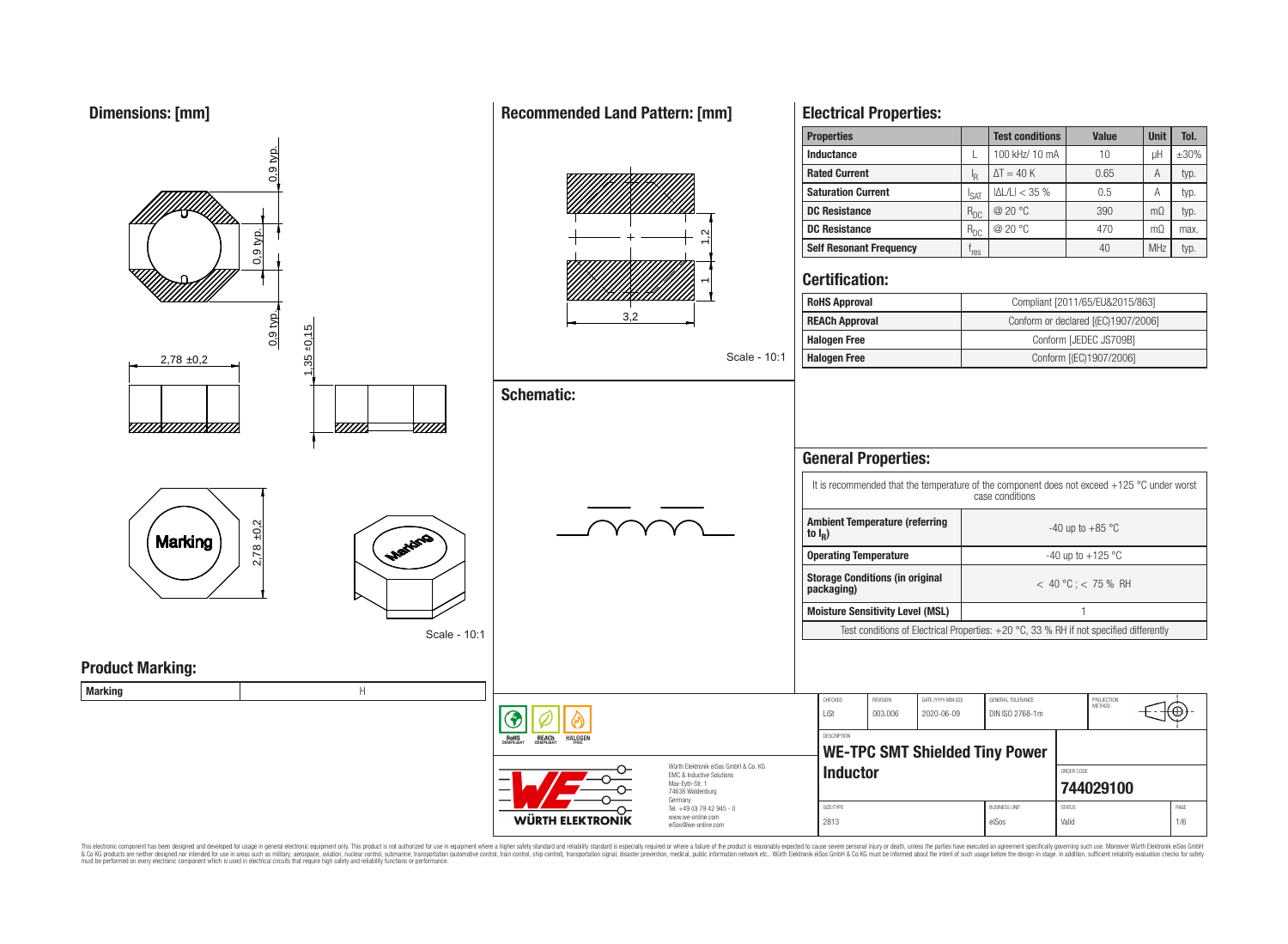

This electronic component has been designed and developed for usage in general electronic equipment only. This product is not authorized for use in equipment where a higher safely standard and reliability standard si espec & Ook product a label and the membed of the seasuch as marked and as which such a membed and the such assume that income in the seasuch and the simulation and the such assume that include to the such a membed and the such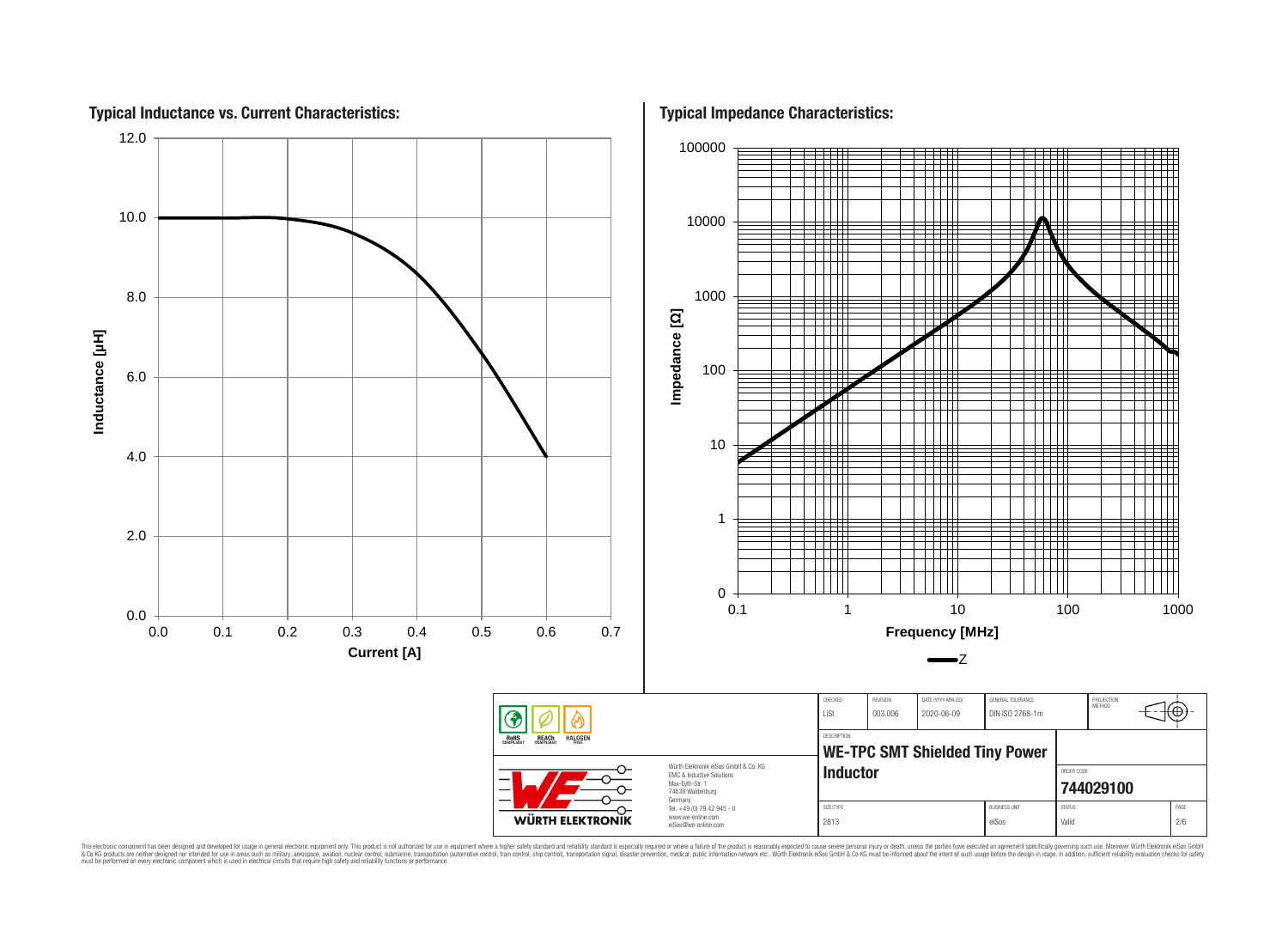# **Packaging Specification - Tape and Reel: [mm]**

## **Packaging Specification - Reel: [mm]**



This electronic component has been designed and developed for usage in general electronic equipment only. This product is not authorized for use in equipment where a higher safely standard and reliability standard si espec & Ook product a label and the membed of the seasuch as marked and as which such a membed and the such assume that income in the seasuch and the simulation and the such assume that include to the such a membed and the such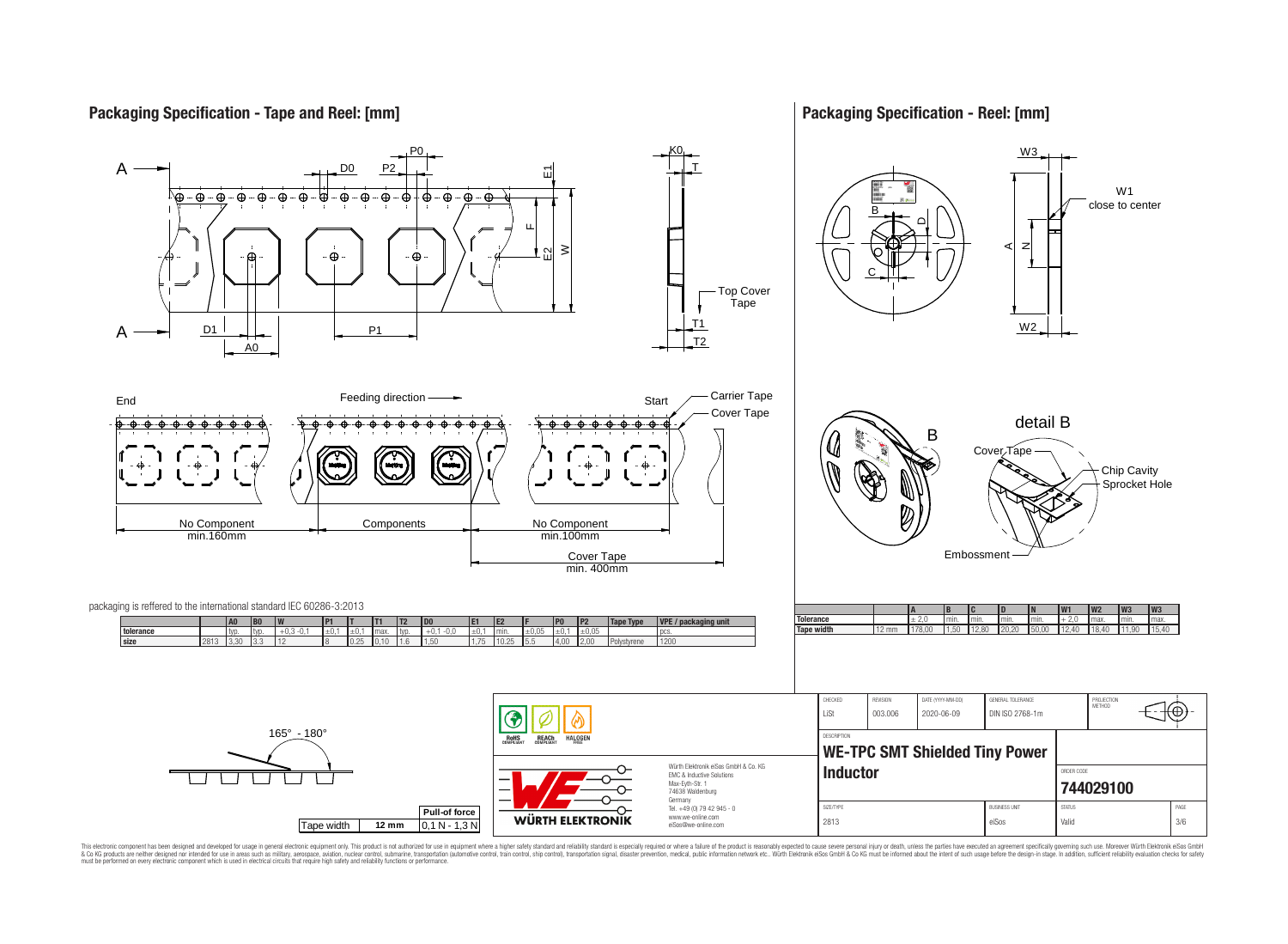# **Classification Reflow Profile for SMT components:**



# **Classification Reflow Soldering Profile:**

| <b>Profile Feature</b>                              |                    | <b>Value</b>                                    |
|-----------------------------------------------------|--------------------|-------------------------------------------------|
| <b>Preheat Temperature Min</b>                      | 's min             | 150 °C                                          |
| <b>Preheat Temperature Max</b>                      | <sup>I</sup> s max | 200 °C                                          |
| Preheat Time $t_s$ from $T_{s,min}$ to $T_{s,max}$  | $t_{s}$            | $60 - 120$ seconds                              |
| Ramp-up Rate $(T_1$ to $T_p$ )                      |                    | $3^{\circ}$ C/ second max.                      |
| <b>Liquidous Temperature</b>                        | Ь.                 | 217 °C                                          |
| Time t <sub>1</sub> maintained above T <sub>1</sub> |                    | 60 - 150 seconds                                |
| Peak package body temperature                       | $T_{\sf p}$        | $T_n \leq T_c$ , see Table below                |
| Time within 5°C of actual peak<br>temperature       | $t_{p}$            | 20-30 seconds, except Tp 260°C at tp 10 seconds |
| Ramp-down Rate $(T_P$ to $T_I$ )                    |                    | 6 °C/ second max.                               |
| Time 25°C to peak temperature                       |                    | 8 minutes max.                                  |

refer to IPC/ JEDEC J-STD-020E

# **Package Classification Reflow Temperature (T<sup>c</sup> ):**

| <b>Properties</b>                                                    | Volume mm <sup>3</sup><br>$350$ | Volume mm <sup>3</sup><br>350-2000 | Volume mm <sup>3</sup><br>>2000 |
|----------------------------------------------------------------------|---------------------------------|------------------------------------|---------------------------------|
| <b>PB-Free Assembly   Package Thickness</b><br>$< 1.6$ mm            | 260 °C                          | 260 °C                             | 260 °C                          |
| <b>PB-Free Assembly   Package Thickness  </b><br>$1.6$ mm $- 2.5$ mm | 260 °C                          | 250 °C                             | 245 °C                          |
| <b>PB-Free Assembly   Package Thickness  </b><br>$\geq$ 2.5 mm       | 250 °C                          | 245 °C                             | 245 °C                          |

refer to IPC/ JEDEC J-STD-020E

| ω                                                                                                                                                                                                                             |                                                                        | CHECKED<br>LiSt   | <b>REVISION</b><br>DATE (YYYY-MM-DD)<br>003.006<br>2020-06-09 |  | GENERAL TOLERANCE<br>DIN ISO 2768-1m |                        | PROJECTION<br>METHOD | ι₩          |
|-------------------------------------------------------------------------------------------------------------------------------------------------------------------------------------------------------------------------------|------------------------------------------------------------------------|-------------------|---------------------------------------------------------------|--|--------------------------------------|------------------------|----------------------|-------------|
| <b>ROHS</b><br><b>REACH</b><br>COMPLIANT<br><b>HALOGEN</b><br>Würth Flektronik eiSos GmbH & Co. KG<br><b>FMC &amp; Inductive Solutions</b><br>—<br>Max-Eyth-Str. 1<br>$\overline{\phantom{0}}$<br>74638 Waldenburg<br>Germany |                                                                        |                   | <b>DESCRIPTION</b><br><b>WE-TPC SMT Shielded Tiny Power</b>   |  |                                      |                        |                      |             |
|                                                                                                                                                                                                                               |                                                                        | <b>Inductor</b>   |                                                               |  |                                      | ORDER CODE             | 744029100            |             |
| <b>WÜRTH ELEKTRONIK</b>                                                                                                                                                                                                       | Tel. +49 (0) 79 42 945 - 0<br>www.we-online.com<br>eiSos@we-online.com | SIZE/TYPE<br>2813 |                                                               |  | <b>BUSINESS UNIT</b><br>eiSos        | <b>STATUS</b><br>Valid |                      | PAGE<br>4/6 |

This electronic component has been designed and developed for usage in general electronic equipment only. This product is not authorized for subserved requipment where a higher selection equipment where a higher selection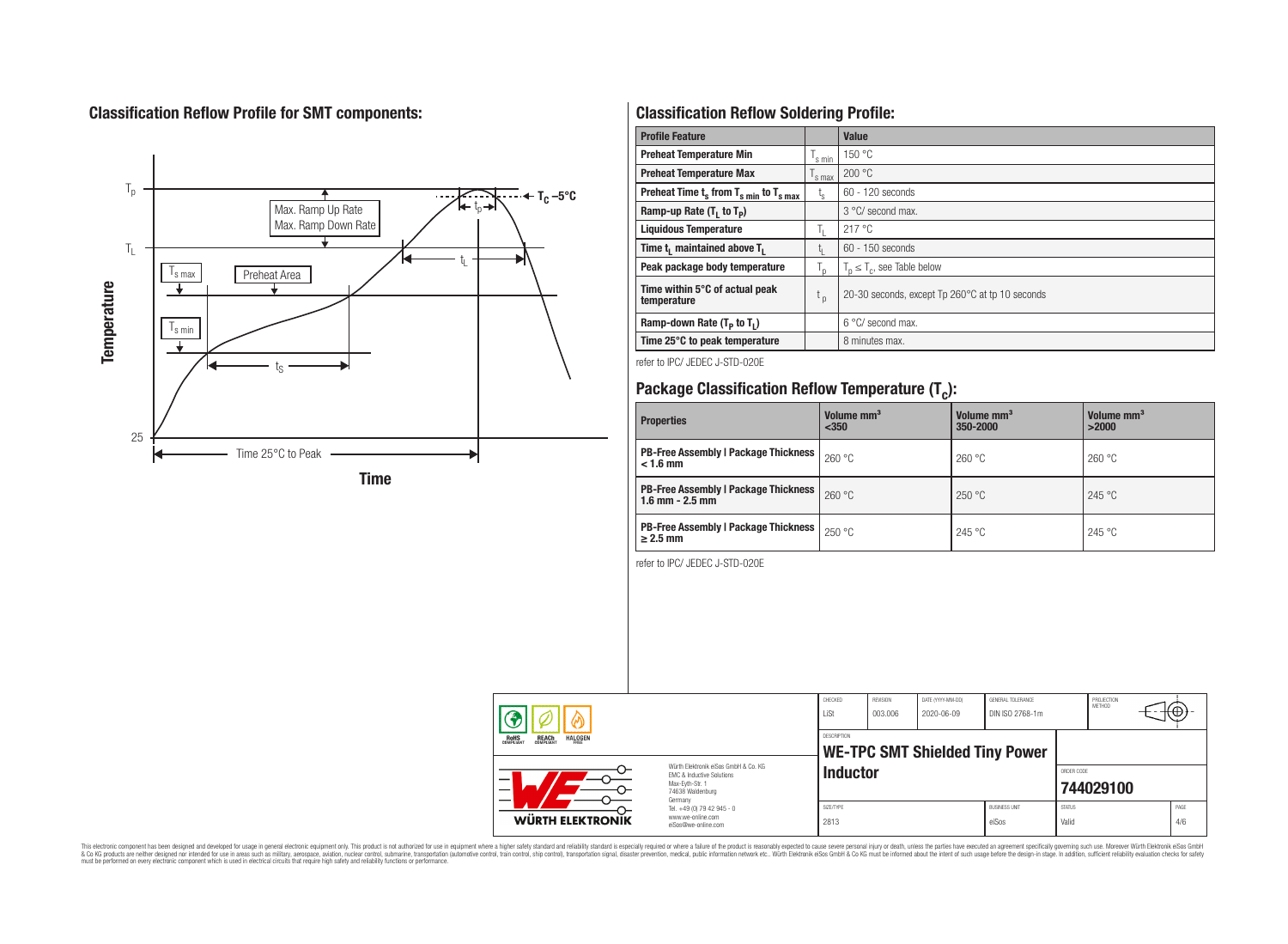# **Cautions and Warnings:**

# **The following conditions apply to all goods within the product series of WE-TPC ofWürth Elektronik eiSos GmbH & Co. KG:**

#### **General:**

- This electronic component is designed and manufactured for use in general electronic equipment.
- Würth Elektronik must be asked for written approval (following the PPAP procedure) before incorporating the components into any equipment in fields such as military, aerospace, aviation, nuclear control, submarine, transportation (automotive control, train control, ship control), transportation signal, disaster prevention, medical, public information network etc. where higher safety and reliability are especially required and/or if there is the possibility of direct damage or human injury.
- Electronic components that will be used in safety-critical or high-reliability applications, should be pre-evaluated by the customer.
- The component is designed and manufactured to be used within the datasheet specified values. If the usage and operation conditions specified in the datasheet are not met, the wire insulation may be damaged or dissolved.
- Do not drop or impact the components, the component may be damaged.
- Würth Elektronik products are qualified according to international standards, which are listed in each product reliability report. Würth Elektronik does not warrant any customer qualified product characteristics beyond Würth Elektroniks' specifications, for its validity and sustainability over time.
- The responsibility for the applicability of the customer specific products and use in a particular customer design is always within the authority of the customer. All technical specifications for standard products also apply to customer specific products.

## **Product specific:**

## **Soldering**

- The solder profile must comply with the technical product specifications. All other profiles will void the warranty.
- All other soldering methods are at the customers' own risk.
- Strong forces which may affect the coplanarity of the components' electrical connection with the PCB (i.e. pins), can damage the part, resulting in avoid of the warranty.

## **Cleaning and Washing:**

- Washing agents used during the production to clean the customer application might damage or change the characteristics of the wire insulation, marking or plating. Washing agents may have a negative effect on the long-term functionality of the product.
- Using a brush during the cleaning process may break the wire due to its small diameter. Therefore, we do not recommend using a brush during the PCB cleaning process.

#### **Potting**

• If the product is potted in the customer application, the potting material might shrink or expand during and after hardening. Shrinking could lead to an incomplete seal, allowing contaminants into the core. Expansion could damage the component. We recommend a manual inspection after potting to avoid these effects.

#### **Storage Conditions:**

- A storage of Würth Elektronik products for longer than 12 months is not recommended. Within other effects, the terminals may suffer degradation, resulting in bad solderability. Therefore, all products shall be used within the period of 12 months based on the day of shipment.
- Do not expose the components to direct sunlight.
- The storage conditions in the original packaging are defined according to DIN EN 61760-2.
- The storage conditions stated in the original packaging apply to the storage time and not to the transportation time of the components.

#### **Handling**

- Violation of the technical product specifications such as exceeding the nominal rated current will void the warranty.
- Applying currents with audio-frequency signals may result in audible noise due to the magnetostrictive material properties.

These cautions and warnings comply with the state of the scientific and technical knowledge and are believed to be accurate and reliable. However, no responsibility is assumed for inaccuracies or incompleteness.

|                                                                         |                                                                                                          | CHECKED<br>LiSt                                      | REVISION<br>003.006 | DATE (YYYY-MM-DD)<br>2020-06-09 | GENERAL TOLERANCE<br>DIN ISO 2768-1m |                        | PROJECTION<br>METHOD | ťΦ          |
|-------------------------------------------------------------------------|----------------------------------------------------------------------------------------------------------|------------------------------------------------------|---------------------|---------------------------------|--------------------------------------|------------------------|----------------------|-------------|
| <b>HALOGEN</b><br><b>ROHS</b><br>COMPLIANT<br><b>REACH</b><br>COMPLIANT |                                                                                                          | DESCRIPTION<br><b>WE-TPC SMT Shielded Tiny Power</b> |                     |                                 |                                      |                        |                      |             |
|                                                                         | Würth Elektronik eiSos GmbH & Co. KG<br>EMC & Inductive Solutions<br>Max-Eyth-Str. 1<br>74638 Waldenburg | <b>Inductor</b>                                      |                     |                                 |                                      | ORDER CODE             | 744029100            |             |
| WÜRTH ELEKTRONIK                                                        | Germany<br>Tel. +49 (0) 79 42 945 - 0<br>www.we-online.com<br>eiSos@we-online.com                        |                                                      |                     |                                 | <b>BUSINESS UNIT</b><br>eiSos        | <b>STATUS</b><br>Valid |                      | PAGE<br>5/6 |

This electronic component has been designed and developed for usage in general electronic equipment only. This product is not authorized for use in equipment where a higher safety standard and reliability standard si espec & Ook product a label and the membed of the seasuch as marked and as which such a membed and the such assume that income in the seasuch and the simulation and the such assume that include to the such a membed and the such